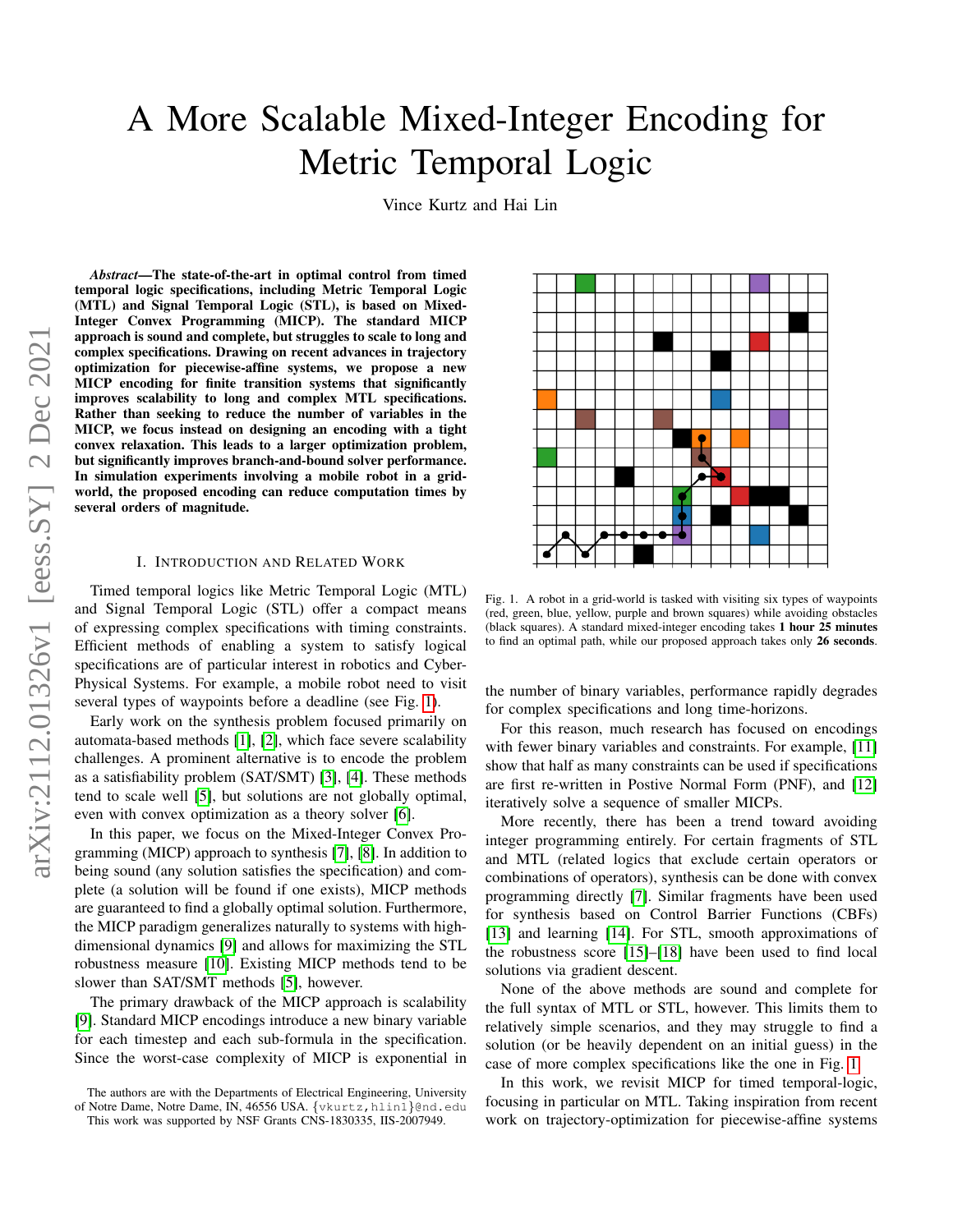[\[19\]](#page-6-16), we note that while the worst-case complexity of MICP depends primarily on the number of binary variables, performance in practice often depends more heavily on the tightness of the convex relaxation (a convex program where the binary variables in the original MICP are allowed to take continuous values), since modern MICP solvers rely heavily on the branch-and-bound algorithm [\[20\]](#page-6-17).

Following [\[19\]](#page-6-16), the basic idea behind our proposed encoding is to introduce binary variables for each possible transition at every timestep, rather than for each possible state. This results in more binary variables than a standard encoding, but a tighter convex relaxation and better performance in practice [\[21\]](#page-6-18). This approach holds notable similarities to mixed-integer encodings for various problems in graph theory, including the shortest path problem (SPP) [\[22\]](#page-6-19) and traveling salesman problem (TSP) [\[23\]](#page-6-20), which can be viewed as special cases of MTL.

Our primary contributions are summarized as follows:

- 1) We present a more scalable mixed-integer encoding for finite transition systems subject to MTL specifications.
- 2) Our proposed method is sound and complete.
- 3) The convex relaxation of our proposed encoding is at least as tight as that of a standard MICP encoding.
- 4) The convex fragment induced by our proposed encoding is strictly larger than that of standard MICP encoding.
- 5) In simulation experiments, our proposed approach outperforms standard MICP and SAT-based synthesis.

The remainder of this paper is organized as follows: background and a formal problem statement is presented in Section [II.](#page-1-0) We summarize the standard MICP approach in Section [III](#page-2-0) and present our proposed encoding in Section [IV,](#page-3-0) along with proofs of soundness, completeness, and convex relaxation tightness. We provide simulation examples in Section [V](#page-4-0) and conclude with Section [VI.](#page-6-21)

# II. BACKGROUND

## <span id="page-1-0"></span>*A. Metric Temporal Logic*

Metric Temporal Logic (MTL) is an extension of Linear Temporal Logic (LTL) which allows for timing-related deadlines [\[24\]](#page-6-22). The syntax of MTL is defined as:

$$
\varphi := \top \mid \pi \mid \neg \varphi \mid \varphi_1 \land \varphi_2 \mid \varphi_1 \cup_{[t_1, t_2]} \varphi_2 \tag{1}
$$

where  $\pi \in AP$  is an atomic proposition, boolean operators "not"  $(\neg)$  and "and"  $(\wedge)$  can be used to define disjunction (∨), and the temporal operator "until" ( $\cup_{[t_1,t_2]}$ ) can be used to define "always"  $(\Box_{[t_1,t_2]})$  and "eventually"  $(\Diamond_{[t_1,t_2]})$ . We assume bounded-time specifications, i.e.,  $t_2$  is finite:

Assumption 1 (Bounded-time Specification). *There exists some*  $0 \leq T < \infty$  *such that the satisfiability of*  $\varphi$  *can be uniquely determined in* T *timesteps.*

MTL semantics are defined over words  $\sigma = \sigma_0, \sigma_1, \sigma_2, \ldots$ , where  $\sigma_t \in 2^{AP}$  is the set of atomic propositions that hold at timestep t. We denote that  $\sigma$  satisfies the MTL formula  $\varphi$  with  $\sigma \models \varphi$ , and that the suffix  $\sigma_t, \sigma_{t+1}, \ldots$  satisfies  $\varphi$  with  $\sigma \vDash_{t} \varphi$ . MTL semantics are defined recursively as follows:

$$
\begin{array}{ll}\n\sigma \vDash_t \pi & \iff \pi \in \sigma_t \\
\sigma \vDash_t \neg \varphi & \iff \sigma \nvDash_t \varphi \\
\sigma \vDash_t \varphi_1 \land \varphi_2 & \iff \sigma \vDash_t \varphi_1 \text{ and } \sigma \vDash_t \varphi_2 \\
\sigma \vDash_t \varphi_1 \cup_{[t_1, t_2]} \varphi_2 & \iff \exists t' \in [t + t_1, t + t_2] \text{ s.t. } \sigma \vDash_{t'} \varphi_2 \\
\text{and } \forall t'' \in [t, t' - 1], \quad \sigma \vDash_{t''} \varphi_1 \\
\sigma \vDash \varphi & \iff \sigma \vDash_0 \varphi\n\end{array}
$$

Remark 1. *MTL is closely related to Signal Temporal Logic (STL), though MTL is defined over discrete atomic propositions, whereas STL is defined over continuous-valued signals.*

## *B. Mixed Integer Programming*

MICP considers problems of the form

<span id="page-1-2"></span>
$$
\min_{\boldsymbol{x},\boldsymbol{z}} J(\boldsymbol{x},\boldsymbol{z}) \tag{2a}
$$

$$
\text{s.t. } A\begin{bmatrix} x \\ z \end{bmatrix} \le c \tag{2b}
$$

where  $x$  is a vector of real-valued decision variables,  $z$  is a vector of binary-valued<sup>[1](#page-1-1)</sup> decision variables,  $\bm{A}$  and  $\bm{c}$  are matrices of appropriate dimensions, and  $J(\cdot, \cdot)$  is convex.

If the values of  $z$  are fixed, [\(2\)](#page-1-2) can be solved rapidly with convex programming. But trying every possible z would be prohibitively expensive. Fortunately, there are several tricks that allow MICP solvers to mostly avoid this worst-case scenario [\[25,](#page-6-23) Chapter 1.2]. The most prominent such method is *branch-and-bound*.

The main idea behind branch-and-bound is to "branch" on some of the binary variables by fixing their values as 0 or 1. With these variables fixed, we have a smaller MICP with fewer binary variables. We then obtain a "bound" by solving a convex relaxation: all of the other binary variables are allowed to take continuous values in  $[0, 1]$ . This convex relaxation can be solved quickly with specialized convex optimization methods, and provides a lower bound on the optimal cost.

If the convex relaxation is infeasible, we know that the binary values that we fixed are incorrect, allowing us to rapidly eliminate all of the possible solutions with those values. Furthermore, any integer-feasible solution provides an upper bound on the optimal cost. If a given branch has a convex relaxation with a higher cost than this upper bound, we can similarly eliminate solutions in that branch.

Clearly, the tightness of the convex relaxation has a significant impact on the efficiency of the branch-and-bound algorithm. A tighter convex relaxation will allow the solver to eliminate suboptimal branches rapidly, while a loose convex relaxation is more likely to result in the worst-case scenario of fully exploring every possible branch. With this in mind, we define the *relaxation gap*:

<span id="page-1-1"></span><sup>&</sup>lt;sup>1</sup>Note that in general  $\boldsymbol{z}$  can take integer values. In most applications of MICP, however, only binary variables are considered. For this reason, we will refer to z as binary variables throughout this paper.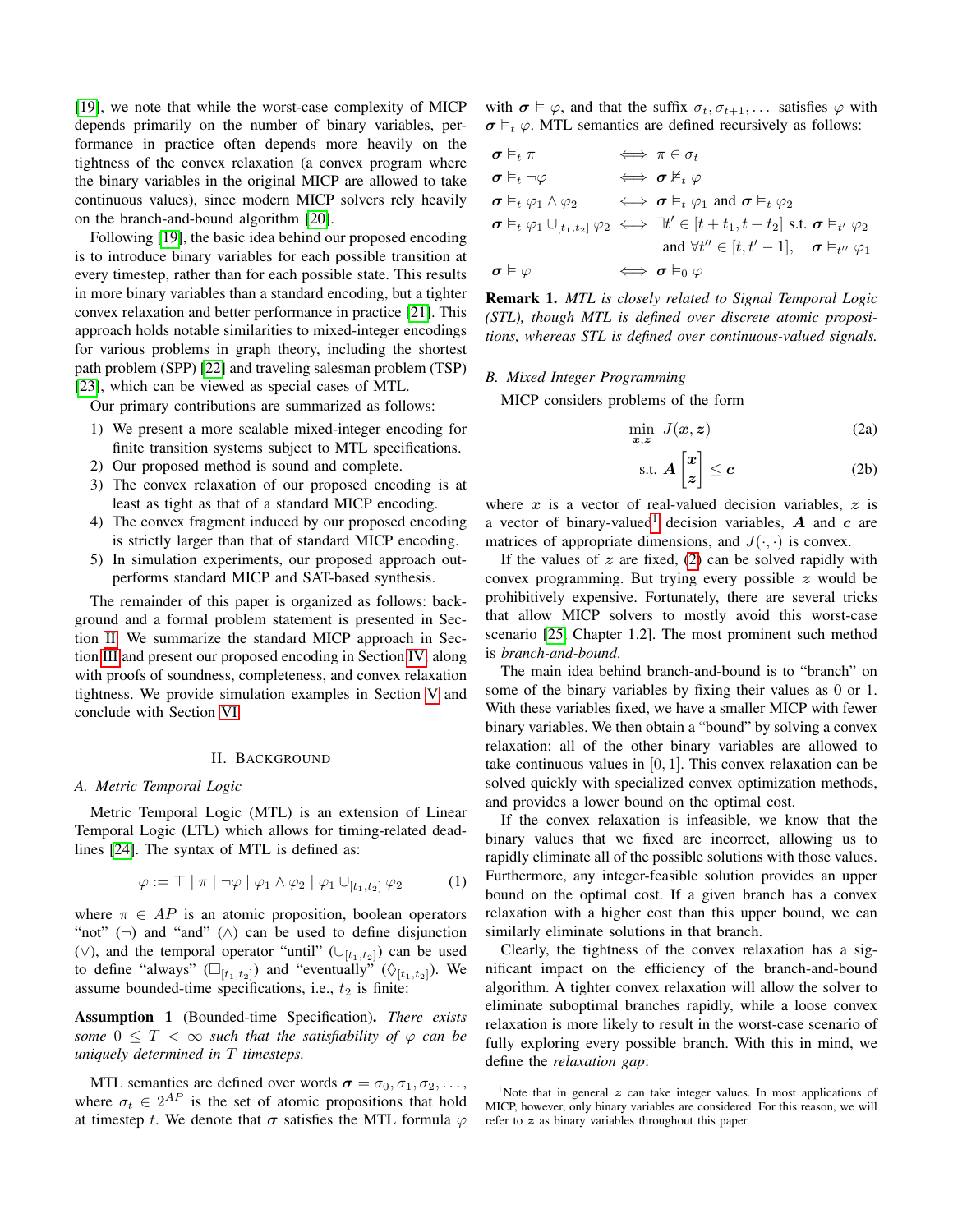Definition 1 (Relaxation Gap). *Given a MICP of the form [\(2\)](#page-1-2), let*  $J^*$  *be the optimal cost and*  $\tilde{J}^*$  *be the optimal cost of the convex relaxation. Then the relaxation gap is given by*

$$
r_{gap} = (J^* - \tilde{J}^*)/J^*.
$$
 (3)

If the relaxation gap is zero, integer constraints are unnecessary and the problem can solved with convex programming directly. This is the case for a number of interesting problems, including the SPP in graph theory [\[22\]](#page-6-19) and a convex fragment of timed temporal logic [\[7,](#page-6-6) Theorem 1]. Even for nonconvex problems (e.g., MTL and the TSP), the relaxation gap plays an important role in determining solver performance [\[19\]](#page-6-16), [\[21\]](#page-6-18).

#### *C. Problem Formulation*

In this paper, we consider synthesis over finite-state labeled transition systems:

Definition 2 (Transition System). *A transition system*

$$
TS = (S, s_0, \rightarrow, AP, L, C)
$$

*is a tuple consisting of the following elements:*

- S *is a finite set of states*
- $s_0 \in S$  *is an initial state*
- →⊆ S × S *are transition relations*
- AP *is a finite set of atomic propositions*
- $L: S \to 2^{AP}$  is a labeling function
- $C:(S\times S)\to\mathbb{R}^+$  *is a cost function*

Note that each transition in  $TS$  is associated with a cost. Our goal will be to find a minimum-cost path through  $TS$  that satisfies a given MTL specification.

We now provide several definitions to allow for more efficient discussion of transition systems. First, a *path* is merely a sequence of states that obeys the transition relations:

**Definition 3** (Path). *A sequence of states*  $\mathbf{s} = s_0, s_1, \ldots, s_T$ *is a path of TS if*  $(s_t, s_{t+1}) \in \rightarrow \forall t \in [0, T-1]$ *.* 

Note that we focus in this paper on finite-length paths. Every path is associated with a total cost:

 $\sum_{t=0}^{T-1} C(s_t, s_{t+1})$  *is the total path cost associated with* s. **Definition 4** (Path Cost). *Given path* s,  $J(s)$ 

In addition to the cost of any given path, we are also interested in the corresponding sequence of atomic propositions:

**Definition 5** (Trace). *The trace of path* s *is given by*  $\sigma(s)$  =  $L(s_0), L(s_1), \ldots, L(s_T)$ .

Note that the trace is a word over which we can consider satisfaction of an MTL formula. With some liberty of notation, we write  $s \models \varphi$  if  $\sigma(s) \models \varphi$ . Finally, we define the set of adjacent states as those that can be transitioned to from the current state:

**Definition 6** (Adjacent Set). *Given state*  $s \in S$ *, the adjacent set of s is given by*  $Adj(s) = \{s' \in S \mid (s, s') \in \rightarrow\}.$ 

Note that if TS contains self-loops, i.e.,  $(s_i, s_i) \in \rightarrow$ , then  $s_i \in Adj(s_i)$ . We can now provide a formal problem statement:

**Problem 1.** Given transition system TS and bounded-time *MTL specification*  $\varphi$ *, find the minimum-cost path through*  $TS$ *that satisfies* ϕ*, i.e.,*

<span id="page-2-1"></span>
$$
\min_{\mathbf{s}} J(\mathbf{s}) \tag{4a}
$$

$$
s.t. s \vDash \varphi. \tag{4b}
$$

#### III. STANDARD MIXED-INTEGER ENCODING

<span id="page-2-0"></span>In this section, we present the standard method of encoding [\(4\)](#page-2-1) as an MICP. Our presentation in this section is based primarily on [\[7\]](#page-6-6) and [\[9\]](#page-6-8), which consider STL specifications, but similar encodings for MTL are also popular [\[8\]](#page-6-7), [\[12\]](#page-6-11).

The basic idea is to introduce a binary variable  $b_s(t)$  for each state s and each timestep  $t^2$  $t^2$ . We pose the problem such that  $b_s(t) = 1$  means the optimal path visits state s at time t. We start with the following dynamics constraints:

<span id="page-2-6"></span><span id="page-2-5"></span><span id="page-2-4"></span><span id="page-2-3"></span>
$$
b_{s_0}(0) = 1,\t\t(5a)
$$

$$
\sum_{s \in S} b_s(t) = 1 \quad \forall t \in [0, T], \tag{5b}
$$

$$
\sum_{s' \in Adj(s)} b_{s'}(t+1) \ge b_s(t) \quad \forall s \in S,
$$
 (5c)

where [\(5a\)](#page-2-3) establishes  $s_0$ , [\(5b\)](#page-2-4) ensures that only one state can be occupied at each timestep, and [\(5c\)](#page-2-5) enforces transition relations.

To satisfy the specification, we add additional variables and constraints which are defined recursively. The main insight is to define new binary variables,  $z^{\varphi}(t)$ , such that  $z^{\varphi}(t) = 1$  only if  $\varphi$  is satisfied starting from time t. First, note that conjuction and disjunction can encoded as linear constraints as follows:

$$
z \vDash \bigwedge_{i=1}^{n} z_i \iff z \leq z_i \; \forall i \text{ and } z \geq 1 - n + \sum_{i=1}^{n} z_i \qquad (6)
$$

<span id="page-2-7"></span>
$$
z \vDash \bigvee_{i=1}^{n} z_i \iff z \le \sum_{i=1}^{n} z_i \text{ and } z \ge z_i \ \forall i \tag{7}
$$

This allows us to encode satisfaction of  $\varphi$  as follows:

$$
\pi \qquad \Longrightarrow z^{\pi} = \sum_{s \in S|L(s) = \pi} b_s(t), \tag{8a}
$$

$$
\neg \varphi \qquad \Longrightarrow z^{\neg \varphi} = 1 - z^{\varphi}, \tag{8b}
$$
\n
$$
\Rightarrow z^{\varphi_1 \wedge \varphi_2} = z^{\varphi_1} \wedge z^{\varphi_2} \tag{8c}
$$

$$
\varphi_1 \wedge \varphi_2 \qquad \Longrightarrow \ z^{\varphi_1 \wedge \varphi_2} = z^{\varphi_1} \wedge z^{\varphi_2}, \tag{8c}
$$

$$
\varphi_1 \cup_{[t_1, t_2]} \varphi_2 \implies \qquad (8d)
$$

$$
\bigvee_{t' \in [t+t_1,t+t_2]} \left( z^{\varphi_2}(t') \wedge \bigwedge_{t'' \in [t,t'-1]} z^{\varphi_1}(t'') \right).
$$

<span id="page-2-2"></span><sup>2</sup>In the STL case, binary variables are introduced for each predicate and subformula, which correspond to states if the system is abstracted as a finitestate transition system.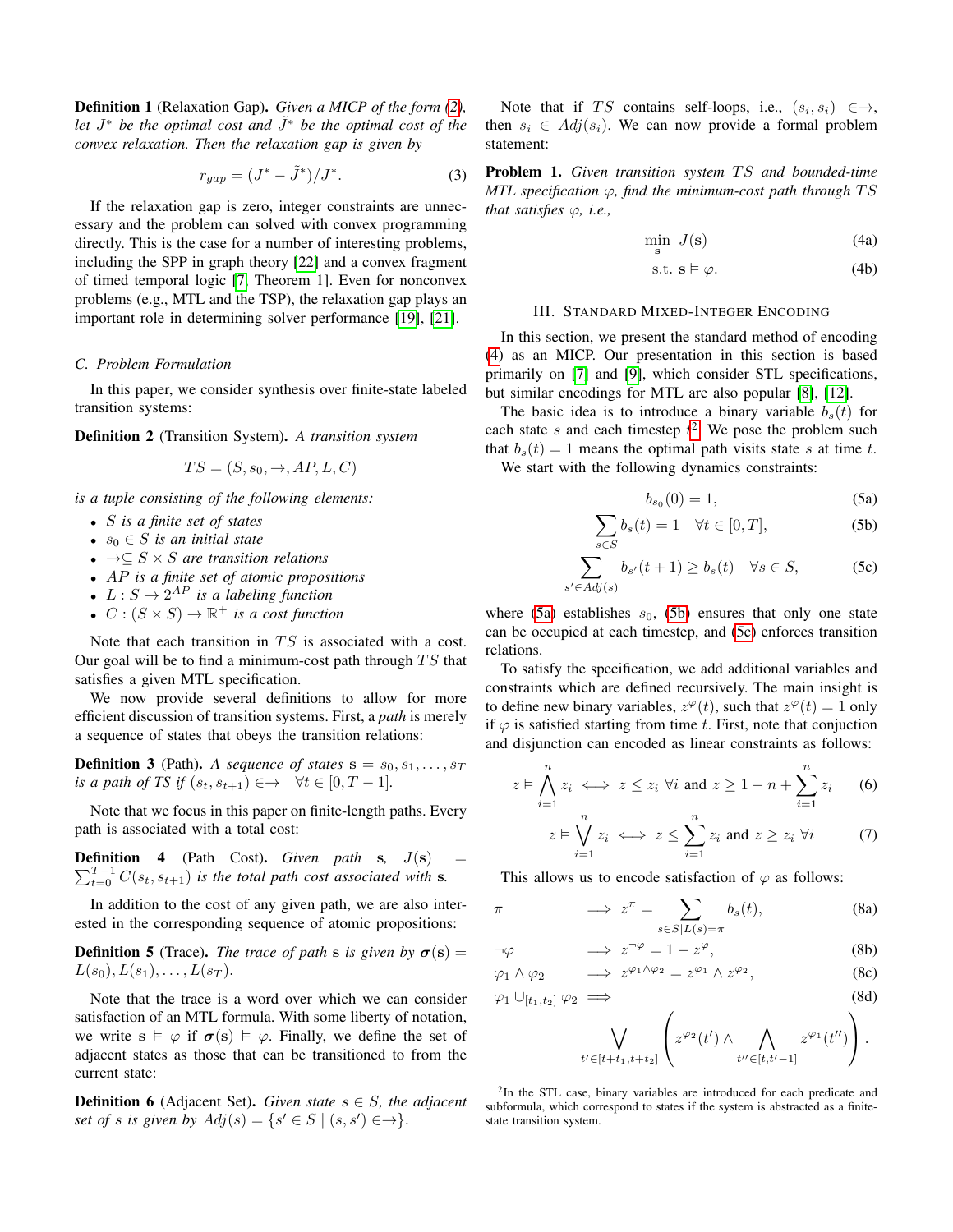With this in mind, we can write problem [\(4\)](#page-2-1) as follows:

$$
\min_{b_s,z} J(b_s) \tag{9a}
$$

s.t. Transition System Constraints [\(5\)](#page-2-6), (9b)

MTL Constraints 
$$
(8)
$$
,  $(9c)$ 

$$
z^{\varphi}(0) = 1. \tag{9d}
$$

We focus here on finding a minimum-cost path, but a (convex) cost function can also be designed for different purposes, such as maximizing the STL robustness score [\[10\]](#page-6-9).

The scalability limitations of this standard MICP formulation are well-known [\[9\]](#page-6-8), [\[15\]](#page-6-14), [\[17\]](#page-6-24), [\[18\]](#page-6-15), [\[26\]](#page-6-25). In particular, this encoding is associated with rapidly increasing solve times in the case of long time horizons (which increase the number of binary variables) and complex specifications (which increase the complexity of the constraint structure).

# IV. MAIN RESULTS

<span id="page-3-0"></span>In this section, we exploit the fact that is often the tightness of convex relaxation, rather than the number of binary variables and constraints, that determines MICP scalability to propose a more efficient MICP encoding. Our main inspiration in this regard is [\[19\]](#page-6-16), which presents a more efficient MICP for control of PWA systems by increasing the number of binary variables but tightening the convex relaxation.

We begin by constructing a directed graph  $G = (V, E)$ , associated with TS. Each node  $i \in V$  corresponds to a state  $s \in S$  and a timestep t, i.e.,  $i = (s, t)$ . Each edge  $(i, j) \in E$ connects two nodes only if there is a corresponding transition:

$$
((s,t),(s',t+1))\in E \iff s'\in Adj(s).
$$

Additionally, for each node  $i \in V$  we define the input set  $I_i = \{j \mid (j, i) \in E\}$  and the output set  $O_i = \{j \mid (i, j) \in E\}.$ 

Our basic idea is to introduce a binary variable for every edge in the graph (the standard encoding [\(9\)](#page-3-1) introduces a binary variable for each node). This may seem counterintuitive, as there are many more edges than nodes, but similar formulations perform well for special cases of temporal-logic planning, including SPP [\[22\]](#page-6-19), TSP [\[23\]](#page-6-20), and PWA control [\[19\]](#page-6-16).

More specifically, we define binary variables  $a_{ij}$  for each edge, where  $a_{ij}$  will take unit value only if the edge  $(i, j)$ is part of the optimal satisfying path. We can then implicitly define variables  $b_i = b_s(t)$  representing the total flow through each node as follows, since  $i = (s, t)$ :

<span id="page-3-2"></span>
$$
b_s(t) = \begin{cases} \sum_{j \in O_i} a_{ij} & \text{if } t = 0\\ \sum_{j \in I_i} a_{ji} & \text{otherwise.} \end{cases}
$$
 (10)

These flow variables take binary values at optimality, and can be used to enforce MTL constraints following [\(8\)](#page-2-7).

<span id="page-3-1"></span>Our proposed MICP encoding can then be written as:

<span id="page-3-8"></span>
$$
\min_{a_{ij},b_s,z} J(a_{ij}) \tag{11a}
$$

s.t. 
$$
\sum_{j \in O_i} a_{ij} - \sum_{j \in I_i} a_{ji} = \begin{cases} 1 & \text{if } i = (s_0, 0) \\ 0 & \text{if } t < T \end{cases}
$$
 (11b)

<span id="page-3-6"></span><span id="page-3-4"></span><span id="page-3-3"></span>
$$
Occupancy constraints (10) \t(11c)
$$

<span id="page-3-5"></span>MTL Constraints [\(8\)](#page-2-7) (11d)

$$
z^{\varphi}(0) = 1 \tag{11e}
$$

<span id="page-3-9"></span>where [\(11b\)](#page-3-3) establishes flow constraints and an initial state, and [\(11c-](#page-3-4)[11e\)](#page-3-5) enforce satisfaction of the MTL formula.

The proposed encoding is sound and complete:

**Theorem 1.** Any solution to [\(11\)](#page-3-6) satisfies the specification  $\varphi$ *(soundness); and if a satisfying path exists which satisfies*  $\varphi$ *, then a solution to [\(11\)](#page-3-6) exists (completeness).*

*Proof.* The theorem follows from the inclusion of constraints [\(11c-](#page-3-4)[11e\)](#page-3-5) and [\[9,](#page-6-8) Theorem 1]. П

Furthermore, the relaxation gap of our proposed encoding is no greater than that of the standard encoding for all MTL specifications:

**Theorem 2.** Let  $r_{gap}^*$  be the relaxation gap associated with *[\(11\)](#page-3-6) and* rgap *be the relaxation gap associated with [\(9\)](#page-3-1). Then*

$$
r_{gap}^* \le r_{gap}.
$$

*Proof.* First, note that the optimal (non-relaxed) cost for both [\(9\)](#page-3-1) and [\(11\)](#page-3-6) are the same.

Next, note that any solution of a convex relaxation of [\(11\)](#page-3-6) is also a valid solution to a convex relaxation of [\(9\)](#page-3-1). This is because the (non-binary) flow constraints [\(11b\)](#page-3-3) are sufficient for enforcing the (non-binary) transition constraints [\(5a-](#page-2-3)[5c\)](#page-2-5).

Now assume that we have  $r_{gap}^* > r_{gap}$ . That would mean that the optimal cost associated with a convex relaxation of [\(11\)](#page-3-6) is less than the optimal cost associated with a convex relaxation of [\(9\)](#page-3-1). But this is a contradiction, since the (relaxed) solution to  $(11)$  is also a solution to  $(9)$ .

Furthermore, the converse is not always true. Specifically, the transition constraint [\(5c\)](#page-2-5) allows some "flow" to pass between non-adjacent nodes in a convex relaxation. Such nonadjacent flows are not allowed in [\(11\)](#page-3-6). This means that it is often the case that  $r_{gap}^* \ll r_{gap}$  (see Section [V\)](#page-4-0).  $\Box$ 

Remark 2. *While the worst-case complexity of [\(11\)](#page-3-6) is higher than that of [\(9\)](#page-3-1), as there are more binary variables, the relative tightness of the convex relaxation leads to better scalability in practice, as shown in Section [V.](#page-4-0)*

Finally, we show that the relaxation gap is zero for a surprisingly large fragment of MTL:

**Theorem 3.** For MTL specifications  $\varphi$  belonging to the *fragment*

<span id="page-3-7"></span>
$$
\psi := \pi \mid \psi_1 \wedge \psi_2 \mid \psi_1 \vee \psi_2
$$
  

$$
\varphi := \Box_{[t_1, t_2]} \psi \mid \Diamond_{[t_2, t_2]} \psi \mid \psi_1 \cup_{[t_2, t_2]} \psi_2 \mid \varphi_1 \wedge \varphi_2
$$
 (12)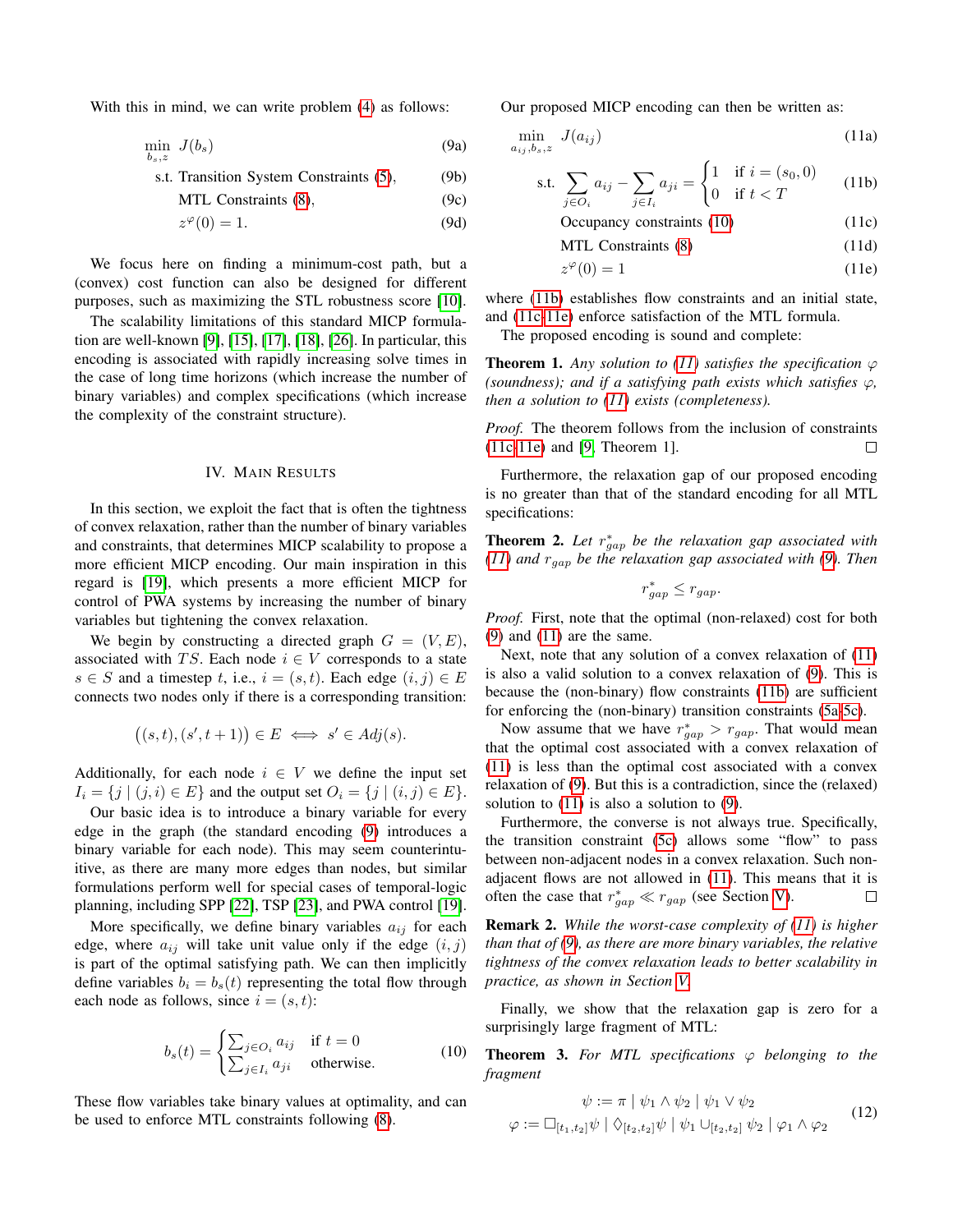## *the relaxation gap associated with [\(11\)](#page-3-6) is zero.*

*Proof.* For formulas over which only conjunction is used, the problem is convex and thus the relaxation gap is zero. This follows from [\[7,](#page-6-6) Theorem 1]. Note that because the interval associated with the temporal operators "eventually" and "until" is a single timestep, disjunctions in the MTL encoding [\(8\)](#page-2-7) occur only between state formulas  $\psi$ .

With this in mind, consider the case where the formula contains at least one set of disjunctions over state formulas, i.e.,  $\bigvee_k \psi_k$  and there are some flows  $a_{ij} \in (0,1)$  that take non-binary values at optimality. We will show that in this case, there is always a binary solution that achieves the same cost.

Note that for the fragment [\(12\)](#page-3-7), any  $a_{ij} \in (0, 1)$  arise only due to several possible "paths" satisfying different possible state formulas  $\psi_k$ . Furthermore, each of these paths must have equal cost. This is easily established by contradiction: if the paths do not have equal cost, a lower-cost solution can be obtained by following only the lower-cost paths. Therefore following any single path ( $a_{ij} \in \{0, 1\}$ ) results in the same cost. Thus the relaxation gap is zero and the theorem holds.  $\Box$ 

This means that for specifications in the fragment [\(12\)](#page-3-7), the synthesis problem can be solved in polynomial time using linear programming. This fragment is significantly more expressive than the convex fragment associated with the standard MICP encoding [\(9\)](#page-3-1), which only considers atomic propositions, conjunctions, and the "always" operator [\[7\]](#page-6-6).

Remark 3. *The fragment [\(12\)](#page-3-7) is the same as that considered in [\[26\]](#page-6-25), which presents a scalable but incomplete synthesis method. In contrast, our proposed encoding is sound and complete for all specifications, including those in this fragment.*

It may be somewhat surprising that disjunctions, which would seem to introduce some sort of inherently combinatorial aspect to the problem, can be included in a convex fragment. This sort of convexity despite the presence of disjunctions is a feature shared with the LP encodings of the SPP, where the solver must choose between several seeming disjointed paths, but a convex formulation is possible.

# V. SIMULATION EXPERIMENTS

<span id="page-4-0"></span>In this section, we demonstrate the scalability of our proposed encoding [\(11\)](#page-3-6) on several robot motion planning problems. The transition system TS models a robot in an  $N \times N$ grid-world, as shown in Fig. [1.](#page-0-0) Each state  $s \in S$  corresponds to a grid cell. Transitions to adjacent cells (including diagonals) are associated with cost 1 while transitions to the same cell have cost 0. No other transitions are allowed.

All experiments were performed on a laptop (i7 processor, 32GB RAM) using Gurobi [\[20\]](#page-6-17) (version 9.0.3, default options) as the MICP solver. Drake [\[27\]](#page-6-26) python bindings were used to interface with the solver.

In addition to comparing our proposed MICP encoding [\(11\)](#page-3-6) with the standard MICP encoding [\(9\)](#page-3-1), we consider an SATbased approach in which the constraints [\(9b-](#page-3-8)[9d\)](#page-3-9) are passed

<span id="page-4-1"></span>

(a) Standard MICP: 12.7s. Ours: (b) Standard MICP: 25.9s. Ours: 0.47s. 0.61s.

Fig. 2. Simple robot motion planning specifications in which the robot must navigate through a grid-world and reach a goal (green) and an intermediate target (blue) while avoiding obstacles (red)

to the z3 SAT solver [\[4\]](#page-6-3). This method returns a non-optimal solution and tends to be faster than the standard MICP.

We first consider the simple reach-avoid scenario shown in Fig. [2a,](#page-4-1) where a robot must reach a goal (green) and avoid an obstacle (red). The atomic propositions for this scenario are  $AP = \{goal, obstacle\}$  and the specification is given by

$$
\neg obstacle \cup_{[0,T]} goal,
$$

where we chose  $T = 15$ .

The standard MICP encoding [\(9\)](#page-3-1) introduces 1600 binary variables and finds a minimum-cost<sup>[3](#page-4-2)</sup> satisfying path in 12.7s. The SAT-based approach is slightly faster, finding a solution in 12.3s. Our proposed encoding [\(11\)](#page-3-6) introduces 11760 binary variables, but takes only 0.47s to find an optimal solution. The relaxation gap is 0.9999 for the standard approach and 0.94 for our proposed method. This supports the idea that even a modest reduction in the relaxation gap can have a significant impact on MICP performance in practice.

Remark 4. *Note that this simple reach-avoid specification could also be solved as an SPP with LP. This raises the prospect that there may exist yet stronger MICP encodings that would reduce to LP for specifications like this one.*

We now consider a standard scenario for synthesis from timed temporal logic: in addition to reaching a green goal and avoiding red obstacles, the robot must also visit one of two blue targets (Fig. [2b\)](#page-4-1). The specification is given by

$$
\Diamond_{[0,T]}(target\_one \lor target\_two) \land \Diamond_{[0,T]}goal \land \Box_{[0,T]} \neg obstacle
$$

with  $T = 15$ .

SAT and standard MICP both take 25.9s to find a solution, while our proposed approach takes only 0.61s. The relaxation gap is 0.9996 for standard MICP and 0.8739 for our approach.

We also consider the simpler multi-target scenario shown in Fig. [3,](#page-5-0) where the specification is given by

$$
\Diamond_{[T,T]}(target\_one \lor target\_two),
$$

<span id="page-4-2"></span><sup>3</sup>Diagonal transitions have the same cost as horizontal/vertical transitions.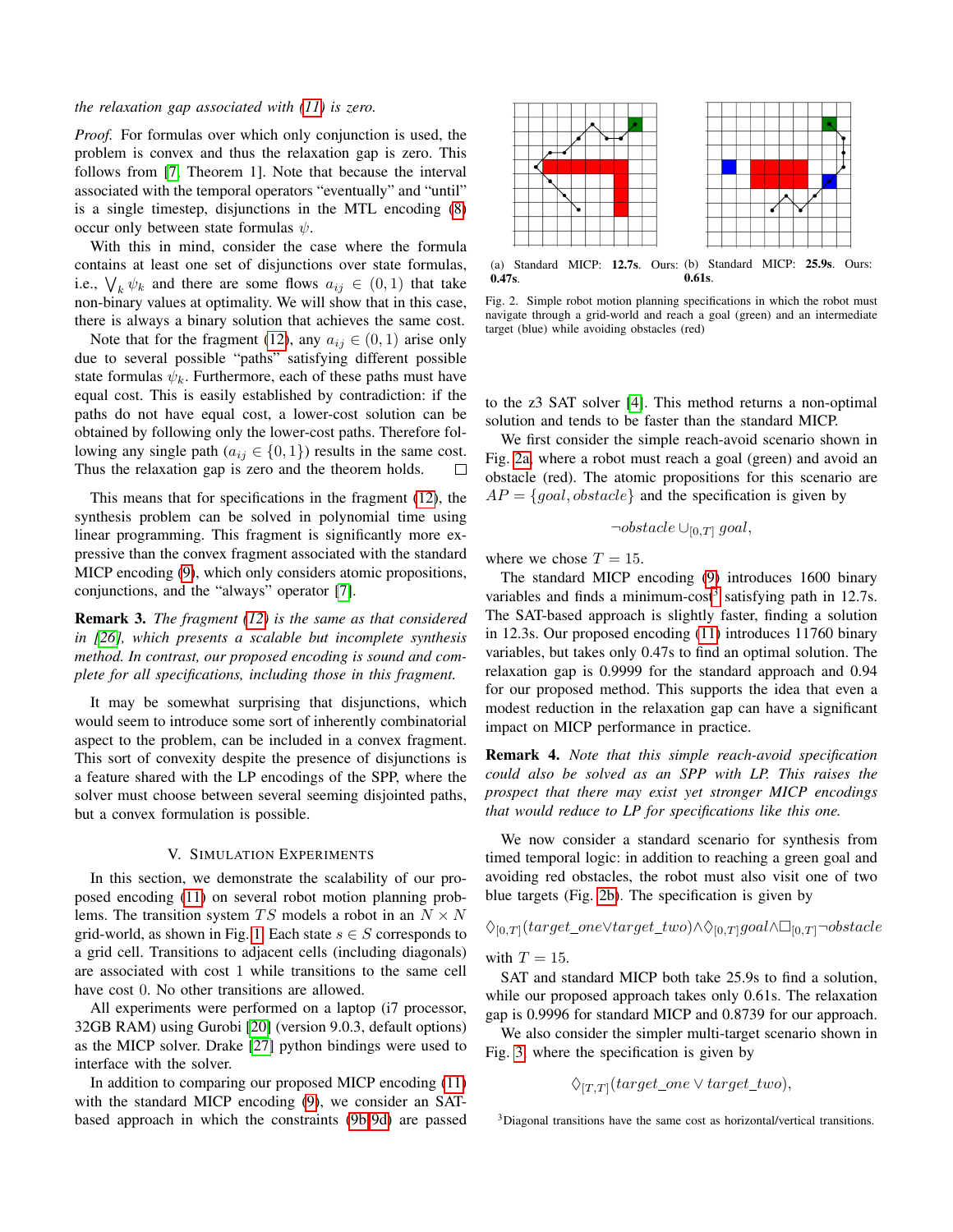<span id="page-5-0"></span>

(a) Standard MICP convex relaxation (b) Proposed MICP convex relaxation

Fig. 3. Convex relaxations of the standard encoding [\(9\)](#page-3-1) and our proposed encoding [\(11\)](#page-3-6) for a simple multi-target specification. The relaxation for our approach satisfies the specification directly, since the specification belongs to the convex fragment [\(12\)](#page-3-7), but this is not the case for the standard encoding.

and  $T = 5$ . Note that this specification belongs to the fragment [\(12\)](#page-3-7) where our proposed encoding is convex, but not the convex fragment induced by the standard MICP encoding.

Since this problem is relatively small and simple, both MICP methods find the optimal solution rapidly (under 0.01s for both methods). What is more interesting is to consider the solutions to the convex relaxations of each encoding. These are shown in Fig. [3,](#page-5-0) where grid cells are shaded according to the net flow  $\sum_{t=0}^{T} b_s(t)$ . The relaxation of our proposed encoding [\(3b\)](#page-5-0) provides a satisfying solution directly, since  $\varphi$  belongs to the fragment [12.](#page-3-7) The relaxation of the standard encoding [\(3a\)](#page-5-0), however, does not respect the transition constraints. Instead, this solution requires the robot to occupy multiple cells at once.

The fact that our proposed encoding has a tighter convex relaxation suggests that our approach scale well to long time horizons and complex specifications. We verify this experimentally by considering a class of more complex, randomly generated scenarios. These scenarios consists of obstacles as well as several groups of targets. The robot is tasked with visiting at least one target in each group while avoiding obstacles. One example of such a specification is shown in Fig. [1.](#page-0-0)

We denote the number of target groups as  $N_g$ , the number of targets in each group as  $N_t$ , and the number of obstacles as  $N<sub>o</sub>$ . The specification is given by

$$
\Box_{[0,T]}\neg obstacle \wedge \bigwedge_{k=1}^{N_g} \left(\Diamond_{[0,T]} \bigvee_{l=1}^{N_t} target_k^l\right), \qquad (13)
$$

where  $target_k^l$  denotes the  $l^{th}$  target in group k.

Randomly generating scenarios with a given number of obstacles and targets allows us to test scalability with respect to specification complexity. Specifically, we use the number of target groups,  $N_g$ , as a proxy for specification complexity. As  $N_q$  increases, it becomes more difficult for the robot to find the shortest path that visits each group.

Specifically, we set up an experiment where scenarios are randomly generated with the following parameters:

$$
N_t = 2
$$
,  $N_o = 2N_g$ ,  $N = 5 + N_g$ ,  $T = 15$ .

10 trials with the above parameters were considered for several values of  $N_q$ . We compared the resulting solve times of our

<span id="page-5-1"></span>

Fig. 4. Scalability tests with respect to specification complexity and length. Our proposed approach (solid green) consistently outperformed a SAT approach (striped blue) and a standard MICP encoding (striped orange).

proposed MICP encoding with the standard MICP method and SAT-based synthesis. The results are shown in Fig. [4a.](#page-5-1) The box plot for each trial shows the median (horizontal line), upper and lower quartiles (shaded box) and range (whiskers).

The standard MICP approach (rightmost bars, diagonally striped orange boxes) performs the worst, with solve times exceeding one minute for the most complex scenarios. The SAT approach (middle bars, blue boxes with vertical stripes) consistently outperforms the standard MICP, which makes sense given the fact that the SAT method finds any feasible solution, while the MICP approach searches for a globally optimal one. Our proposed MICP encoding (left bars, solid greed boxes) outperforms both of the other methods, with all solve times under 5s even for the most complex scenarios.

It may seem surprising that our proposed approach outperforms the SAT method while also finding a globally optimal solution. We believe that this superior performance is due, again, to the efficiency of branch-and-bound on our proposed encoding. Specifically, the MTL constraints [\(11c](#page-3-4)[-11e\)](#page-3-5) are all